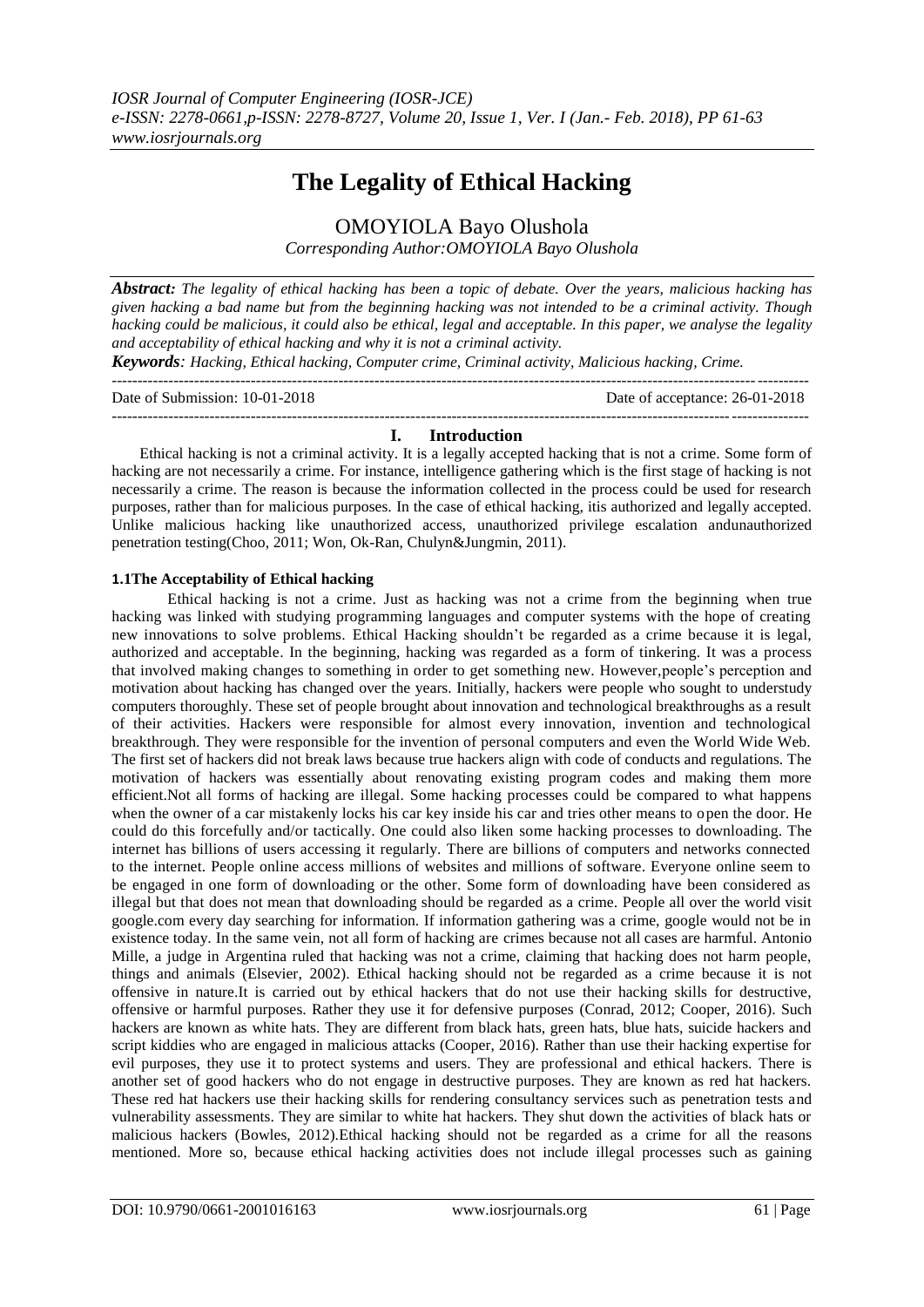unauthorized access, illegal privilege escalation, unauthorized attacking, illegal maintaining access and unauthorized covering track (Caldwell, 2011; Choo, 2011; Won, Ok-Ran, Chulyn&Jungmin, 2011).

## **1.2Computer Crime Definition**

Computer crime is defined by US Department of Justice as, "any violations of criminal law that involve a knowledge of computer technology for their perpetration, investigation or prosecution" (Fehr, Licalzi& Oates, 2016; Licalzi, 2017; McCurdy, 2010). Computer crime is also called cybercrime. It portrays criminal activity that has computers or networks as a tool, target or place of activity. A computer could be the subject of a crime when it is stolen or damaged. It could also be the site of a crime or the instrument of a crime. Cybercrimes make use of networks but Computer crimes may or may not make use of networks. These computer crimes include the traditional crimes carried out with the utilization of a computer and new computer crimes that has evolved as a result of new computer technologies and the growth of the internet. Cyber-attacks could be hard to stop. These includes the spread of malwares and viruses on the internet (Deibert, 2015; Farwell &Rohozinski, 2011; Katos&Bednar, 2008; Kshetri, 2013). In order to curtail these new crimes, prosecutors utilize technology specialized legislation passed into law by the congress and conventional law that regulates cyberspace activities (Licalzi, 2017; McCurdy, 2010; Pelker, Palmer and Agosti, 2015). Computer crimes include identity theft, fraud and cyber-attacks (Broadhurst, 2006: McCurdy, 2010). Cyber-attacks also includes cyber bullying and cyber terrorism (Furnell& Warren, 1999; Levi, 2008; Rossouw& Johan, 2013; Sukhai, 2004).

| $\mathbf{S/N}$ | $\frac{1}{2}$<br><b>Traditional Crime</b><br><b>Computer Crime</b> |                                                                           |  |  |  |  |
|----------------|--------------------------------------------------------------------|---------------------------------------------------------------------------|--|--|--|--|
| $\mathbf{1}$   | Larceny/Theft - Stealing                                           | Stealing of computer parts; Computer-related identity theft in which the  |  |  |  |  |
|                |                                                                    | hacker pretends to be the actual owner; Phishing; And Cyber theft         |  |  |  |  |
| 2              | Fraud: Intentional deceit                                          | Computer-related fraud that causes loss of property as a result of        |  |  |  |  |
|                |                                                                    | alteration or deletion of data or interference with system. This could be |  |  |  |  |
|                |                                                                    | scam, card fraud, auction fraud or retail fraud.                          |  |  |  |  |
| 3              | Child Pornography: Kid porn                                        | Producing child pornography or distributing it or procuring it through a  |  |  |  |  |
|                |                                                                    |                                                                           |  |  |  |  |
| $\overline{4}$ |                                                                    | computer or having it on a computer                                       |  |  |  |  |
|                | Forgery: Alteration                                                | Computer-related forgery in which there is alteration or deletion of data |  |  |  |  |
|                |                                                                    | resulting in a fake or falsified document. Issuing false documents        |  |  |  |  |
| 5              | and                                                                | through computers                                                         |  |  |  |  |
|                | Infringement:<br>Copyright,<br>Piracy                              | Computer-related intellectual property (IP) infringements (such as        |  |  |  |  |
|                | Intellectual property infringement                                 | copyright infringements and IP rights thefts)                             |  |  |  |  |
| 6              | Arson: Deliberate setting on fire                                  | Making a computer centre a target for damage by fire                      |  |  |  |  |
| $\overline{7}$ | Conspiracy: Act of plotting                                        | Agreement to execute an illegal act on a computer                         |  |  |  |  |
| $\overline{8}$ | Espionage/Sabotage                                                 | Spying, stealing and destruction of the record of rivals/competitors      |  |  |  |  |
| $\overline{9}$ | <b>Burglary: Stealing</b>                                          | Stealing computer parts by breaking in                                    |  |  |  |  |
| 10             | <b>Stalking: Harassment</b>                                        | Cyberstalking: A form of harassment on e-mail and internet                |  |  |  |  |
| 11             | <b>Bullying: Fighting</b>                                          | Cyberbullying: Infliction of emotional injury using computer              |  |  |  |  |
| 12             | Gambling: Game of luck                                             | Playing of games and betting online for financial rewards on system       |  |  |  |  |
| 13             | <b>Blackmailing: Demanding</b>                                     | Act of demanding money in order to hide confidential information          |  |  |  |  |
|                |                                                                    | through system                                                            |  |  |  |  |
| 14             | Extortion: Obtaining money                                         | Obtaining money by threatening to destroy a computer                      |  |  |  |  |
| 15             | Counterfeiting: Producing fake                                     | Utilizing a computer to produce false duplicates                          |  |  |  |  |
| 16             | Malware Attacks: Malicious acts                                    | Attacking computers with malicious software                               |  |  |  |  |
| 17             | Electronic Money Laundering: Financial                             | Computer-related transfer of illicit funds on the internet                |  |  |  |  |
|                | fraud                                                              |                                                                           |  |  |  |  |

|  | Table 1: Computer crimes |  |
|--|--------------------------|--|
|  |                          |  |

## **1.2 Criminal Activity Discussion**

Criminal activity occurs when criminal law is violated. The examples of computer highlighted and analysed in Table 1 above are criminal activities. These criminal activities are believed to be injurious to the welfare of the public and are legally prohibited. The Council of Europe (CoE) convention and other computer acts have criminalized hacking by criminalizing unauthorized and illegal access (Broadhurst, 2006). Malware attacks, forgery, child pornography, piracy and IP infringements, theft, fraud, arson, conspiracy, espionage, sabotage, burglary, extortion, electronic money laundering, blackmailing, cyberstalking and cyber bullying are criminal activities. They are criminal offences because they are against the law. Some of them are attacks against Confidentiality, Integrity and Availability. While some of the crimes like Fraud, Child Pornography, Counterfeiting, Gambling etc. describes criminal activity that has computers or networks as a tool, other crimes like Forgery, Extortion, Conspiracy, Espionage, Sabotage, Theft describe criminal activity that has computers as a target while Intellectual Property Infringement describes criminal activity that has computers or networks as a place of activity (Machin&Meghir, 2004).